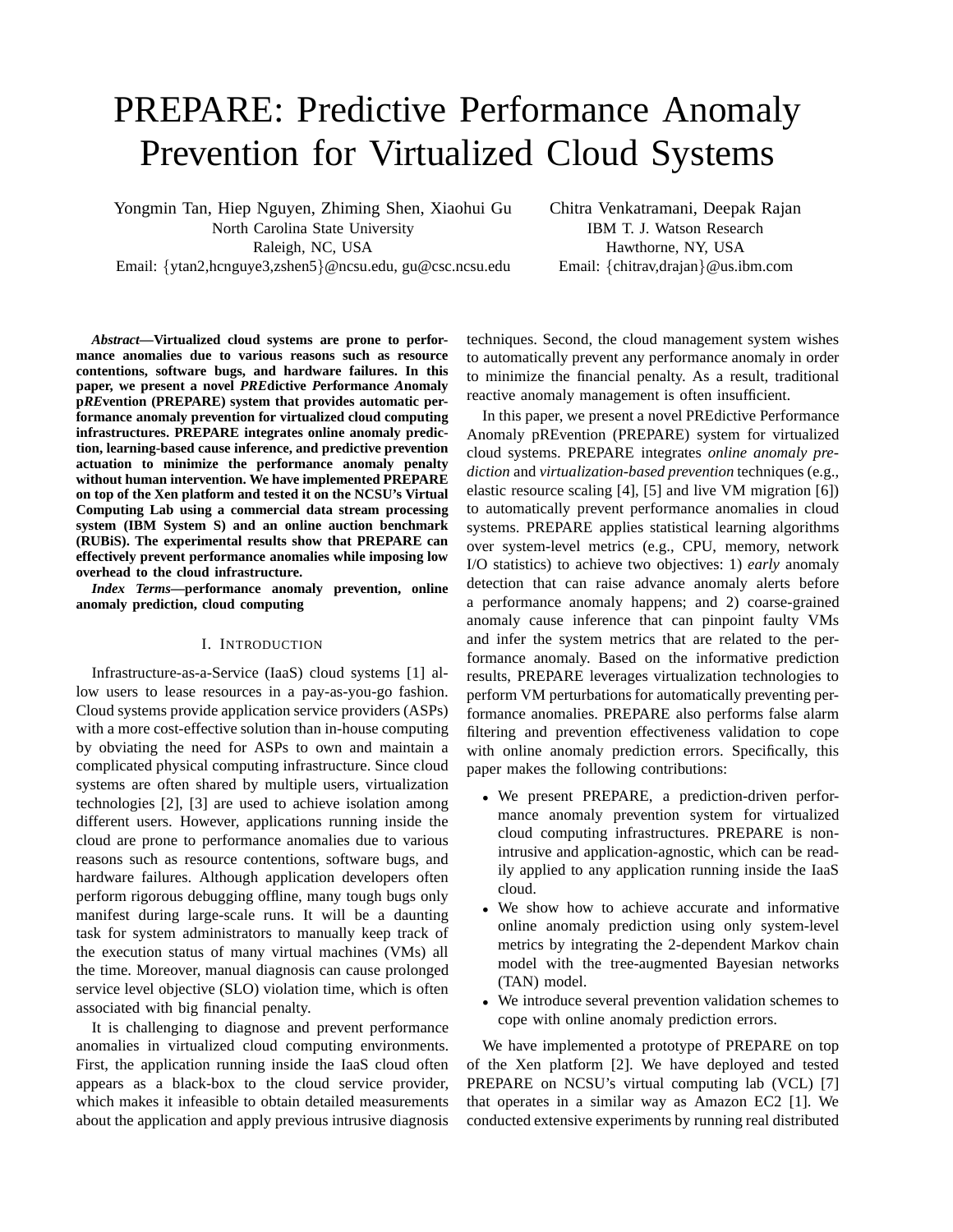systems (IBM System S data stream processing applications [8] and the online auction benchmark system RU-BiS [9]) inside the VCL. Our experimental results show that PREPARE can significantly reduce SLO violation time by up to 97% compared to the traditional reactive intervention scheme. Our anomaly prediction model can predict a range of performance anomalies with sufficient lead time for the system to take preventive actions in time. Our prototype implementation shows that PREPARE is feasible and imposes negligible overhead for the cloud system.

The rest of the paper is organized as follows. Section II describes the design details of PREPARE. Section III presents the experimental evaluation. Section IV compares our work with related work. Section V discusses the limitations of the PREPARE system and possible extensions. Finally, the paper concludes in Section VI.

## II. SYSTEM DESIGN

In this section, we first provide an overview of our approach. We then describe our online anomaly prediction and cause inference algorithms followed by the predictiondriven prevention actuation schemes.

## *A. Approach Overview*

PREPARE is built on top of the Xen virtualization platform, which consists of four major modules: 1) VM monitoring, 2) online anomaly prediction, 3) online anomaly cause inference, and 4) predictive prevention actuation, which is illustrated by Figure 1.

The VM monitoring module continuously tracks systemlevel metrics (e.g. CPU usage, free memory, network traffic, disk I/O statistics) of different VMs using a pre-defined sampling interval (e.g. 5 seconds). Traditional system monitoring tools often run within the guest VM. However, the responsiveness of the monitoring tool can be affected when the application VM experiences performance anomalies. Furthermore, it might be difficult to implant the monitoring tool inside a guest VM in practice due to privacy concerns. To achieve better accuracy and robustness, PREPARE strives to collect guest VM information from outside as much as possible.

Most virtualization platforms provide interfaces that allow the hypervisor (or domain 0 in the Xen platform [2]) to extract guest VM's system-level metrics from outside. PREPARE uses *libxenstat* to monitor guest VM's resource usage from domain 0. However, it is challenging to extract the memory usage information of guest VMs from outside in Xen since the memory utilization is only known to the OS within each guest VM. Thus, if we want to monitor the application's memory usage metric, we need to install a simple memory monitoring daemon (e.g., through the */proc* interface in Linux) within the guest VM to get the memory usage statistics. In addition, our system also needs to know whether the application is experiencing any SLO violation. PREPARE can either rely on the application itself or an



Fig. 1. Overall architecture of the PREPARE system.

external tool to keep track of whether the application SLO is violated. Our current prototype adopts the latter approach.

To minimize the performance anomaly penalty, PRE-PARE aims at triggering proper preventive actions *before* the application starts to experience performance anomalies (i.e., SLO violations). To achieve this goal, we build an online anomaly prediction model for each distributed application component (i.e., VM). The online anomaly prediction module should be able to foresee impending performance anomalies with a certain *lead time*, which provides the opportunity to steer the system away from the abnormal state. To achieve practical anomaly management for virtualized cloud systems, the prediction component only relies on system-level metrics (e.g., CPU, memory, network traffic, disk I/O) that can be collected via hypervisor or guest OS. Our anomaly prediction model combines attribute value prediction and multi-variant anomaly classification to raise early alarms [10], [11]. The metric value prediction can estimate the value distribution of an attribute at a future time. The multi-variant classifier can map a set of future attribute measurements into the probabilities of "normal" or "abnormal" states to achieve classification over the future predicted metric values. In PREPARE, we use the 2-dependent Markov model as the attribute value predictor and the tree-augmented Bayesian networks (TAN) model [12] as the anomaly classifier.

Upon receiving a set of anomaly alerts, PREPARE first tries to filter out those false alarms caused by transient resource spikes or inaccurate measurements. After the anomaly alert is confirmed, PREPARE performs anomaly cause inference to identify faulty VMs and related system metrics. Since PREPARE maintains per-VM anomaly prediction models, we can infer which VMs are the faulty ones by checking which prediction models raise anomaly alerts. Moreover, we leverage the attribute selection capability of the TAN model to rank the contribution of each systemlevel metric to the predicted anomaly.

Finally, PREPARE triggers proper prevention actions to steer the system away from the SLO violation state. Since PREPARE targets virtualized cloud computing environments, we develop virtualization-based prevention techniques. Currently, PREPARE supports elastic VM resource scaling [4], [5] and live VM migration [6] as the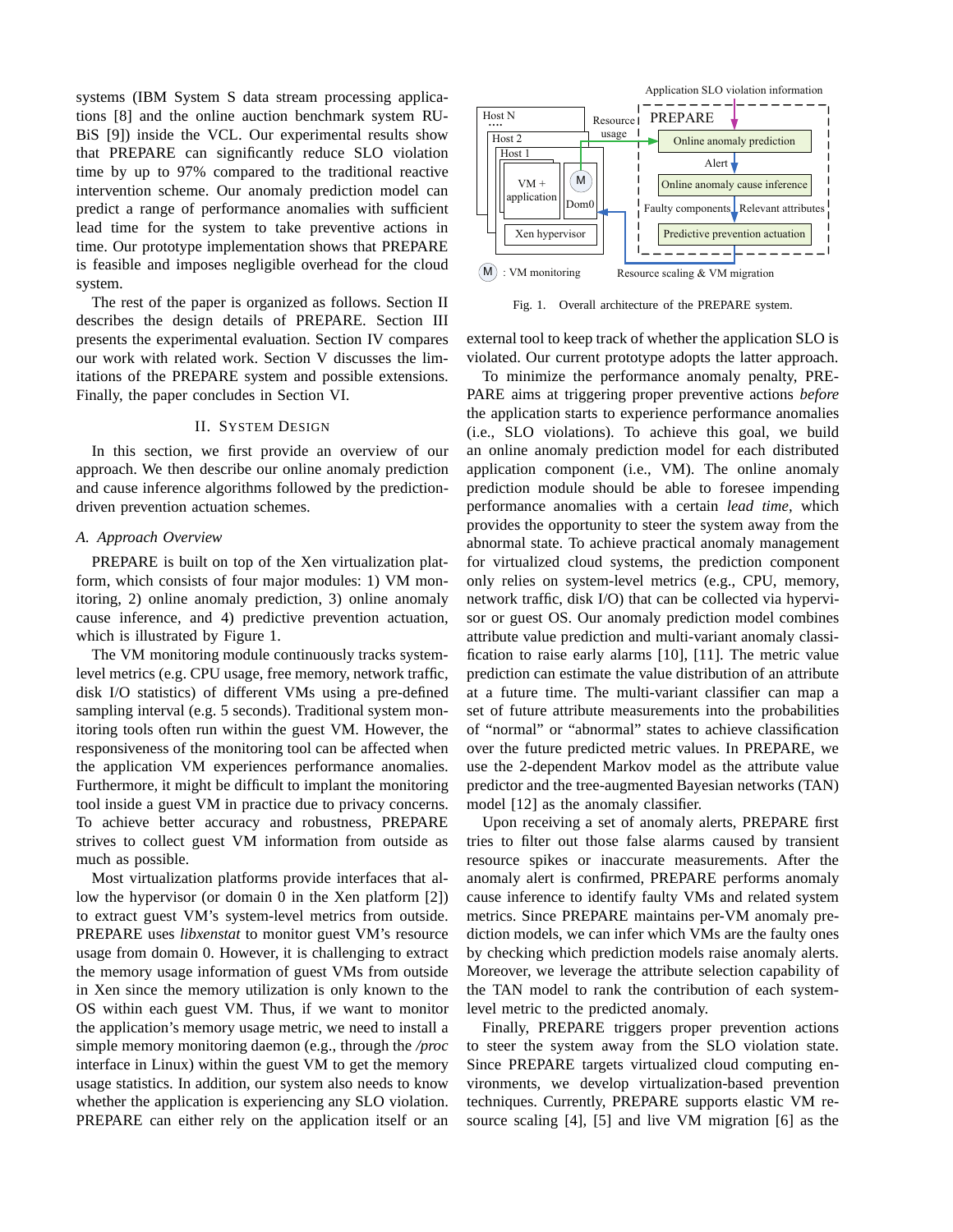

Fig. 2. 2-dependent Markov model for attribute value prediction.

Fig. 3. Attribute selection using the TAN model.

anomaly prevention actions. For example, if the performance anomaly is caused by insufficient memory, PRE-PARE dynamically increases the memory allocation to the faulty VM to prevent the performance anomaly. After a prevention action is triggered, we perform effectiveness validation to deal with black-box diagnosis mistakes.

## *B. Per-VM Anomaly Prediction Model*

PREPARE maintains one anomaly prediction model for each application VM. Our anomaly prediction model combines attribute value prediction and multi-variant anomaly classification to raise early alarms [10], [11]. Most previous learning-based anomaly detection schemes [12] treat a distributed application as one monolithic entity, which suffer from two major problems. First, we cannot distinguish which components are attributed to the performance anomaly. Second, as we will show in Section III, the prediction accuracy of one monolithic model is significantly worse than that of per-component model since the attribute value prediction errors accumulate as we include the attributes of all components into one model.

In our previous work [10], we used the simple Markov chain model for attribute value prediction and the naive Bayesian model for anomaly classification, which has several limitations. First, the simple Markov chain model assumes that the changing behavior of each attribute value is strictly a Markov process, that is, the conditional probability distribution of a future value only depends on the current value but not any past value. However, in practice, not all attributes follow the Markov property. For example, if an attribute value exhibits a sinusoidal pattern, we need to rely on both the current value and the previous value to determine whether the attribute value on an increasing slope or a decreasing slope. To address this problem, we use a two-dependent Markov chain model for each attribute. By using this model, transitions from each value depend on both the current value and the prior value.

Figure 2 shows the transition diagram of an example 2 dependent Markov chain model for an attribute whose value is discretized into three single states. We can construct nine combined states after combining every two single states to transform a non-Markovian attribute into a Markovian one. Such conversion can improve the value prediction accuracy

for fluctuating attributes. The attribute value prediction model is periodically update with new data measurements to adapt to dynamic systems.

To prevent performance anomalies, PREPARE needs to know not only when a performance anomaly will appear but also which system-level metrics are attributed to the anomaly. Although our previous work [10] has shown that naive Bayesian can achieve good anomaly classification accuracy, it cannot provide the metric attribution information accurately. To address this problem, PREPARE incorporates the Tree-Augmented Naive (TAN) Bayesian network [12] into the anomaly prediction model. The TAN model is an extension of the naive Bayesian model by further taking dependencies among attributes into account. It can classify a system state into normal or abnormal and give a ranked list of metrics that are mostly related to the anomaly.

By combining the metric value prediction and anomaly classification, our anomaly predictor performs classification over future data to foresee whether the application will enter the anomaly state in a look-ahead window (e.g., 120 seconds). PREPARE will raise an anomaly alert for a distributed application as long as any of the application's per-VM anomaly predictor raises an alert. To maintain per-VM anomaly prediction models, PREPARE relies on previously developed fault localization techniques [13], [14] to identify the faulty VMs and train the corresponding per-VM anomaly predictors.

Since the TAN model is a supervised learning method, we need to train the TAN model with labelled data (i.e., measurements with normal or abnormal labels). PREPARE supports automatic runtime data labeling by matching the timestamps of system-level metric measurements and SLO violation logs. By using the supervised classification method, PREPARE can only detect previously seen (or recurrent) anomalies. However, it is straightforward to extend PREPARE to support unknown anomalies by replacing the supervised classification method with unsupervised classifiers (e.g., clustering and outlier detection).

## *C. Online Anomaly Cause Inference*

Upon receiving an anomaly alert, PREPARE first performs false alarm filtering to avoid triggering unnecessary preventions. We use a simple majority voting scheme to filter the false alarms. This scheme is based on the observation that real anomaly symptoms often persist for some time while most of false alarms are caused by transient and sporadic resource spikes. Thus, PREPARE triggers prevention actions only after receiving at least k alerts in the recent W predictions. Different combinations of  $k$  and W represent the tradeoff between the filtering effectiveness and alert timeliness. We set  $k$  to be 3 and  $W$  to be 4 in our experiments for achieving low false alarm rate.

After confirming a performance anomaly alert for a distributed application, PREPARE performs a fast diagnostic inference that answers two key questions: 1) which distributed application VMs are faulty; and 2) which system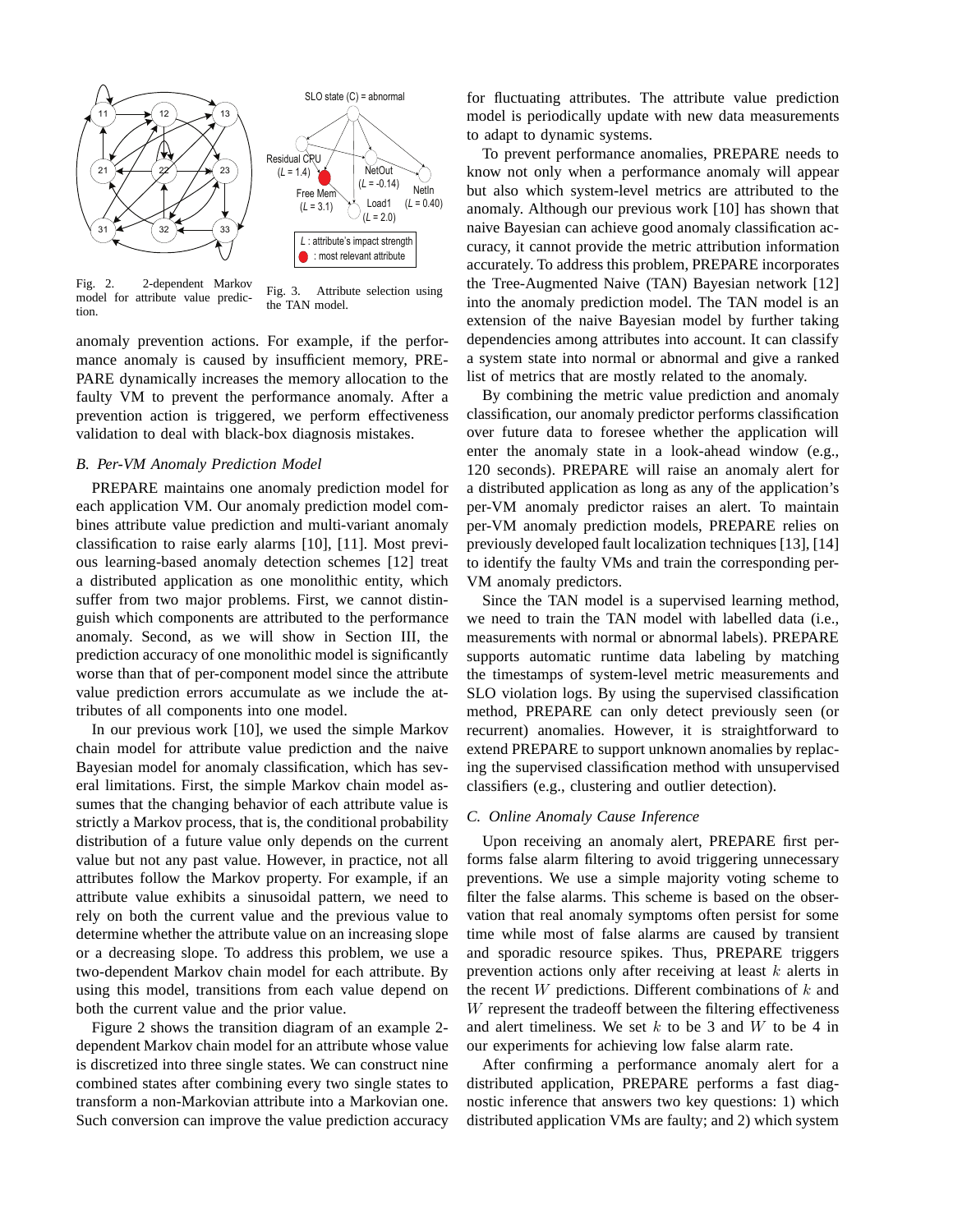metrics on those faulty VMs are mostly related to the predicted performance anomaly. Since our system maintains per-VM anomaly prediction models, we can easily infer which VMs are faulty by checking which prediction models raise the alert. However, it is insufficient to just know which VMs are faulty. Although we can try some simplistic approaches such as migrating the faulty VM to another idle host, we may not only fail to resolve the performance anomaly but also introduce excessive overhead (e.g., the VM migration costs).

To further identify the most relevant system metrics to the predicted anomaly for accurate anomaly prevention, our system leverages the attribute selection capability of the TAN classifier [12]. The TAN classifier can quantify the influence of each system attribute on the "abnormal" classification result using a probabilistic model. Specifically, we can derive the following mathematical form to decide the TAN classifier's choice. This form is a sum of terms, each of which involves the probability that the value of an attribute  $a_i$  occurs in each class label  $C$  $(i.e., "abnormal" (1) or "normal" (0))$  given the value of its parent attribute  $a_{pi}$ . A sum greater than zero generates an "abnormal" classification result:

$$
\sum_{i} \log \left[ \frac{P(a_i|a_{p_i}, C=1)}{P(a_i|a_{p_i}, C=0)} \right] + \log \frac{P(C=1)}{P(C=0)} > 0 \quad (1)
$$

We define  $L_i$  as the strength of the attribute  $a_i$ 's impact on the TAN classifier's decision. We can extract  $L_i$  from Equation (1):

$$
L_i = \log \left[ \frac{P(a_i | a_{p_i}, C = 1)}{P(a_i | a_{p_i}, C = 0)} \right]
$$
 (2)

A larger value of  $L_i$  for an attribute  $a_i$  suggests that  $a_i$ is more relevant to the predicted anomaly. Figure 3 shows an attribute selection example in which the "Free Mem" attribute has the largest influence on the predicted anomaly.

One tricky issue is to distinguish a workload change from some internal faults. Intuitively, if an anomaly is caused by external factors such as a workload change, all the application components will be affected. Thus, we should observe changes in some system metrics on all the application components. Based on this observation, PREPARE can infer a workload change by checking whether all the application components have change points in some system metrics simultaneously [13].

## *D. Predictive Prevention Actuation*

After pinpointing the faulty VMs and the relevant metrics, PREPARE triggers proper anomaly prevention actions. Since PREPARE targets virtualized cloud environments, we focus on hypervisor-based prevention techniques. PRE-PARE currently supports two types of prevention actions: 1) *elastic VM resource scaling* [4], [5], and 2) *live VM migration* [6]. The elastic VM resource scaling system can dynamically adjust the allocation of a specific resource to the faulty VMs to mitigate the anomaly impact. Our system currently supports CPU and memory scaling. For example, if the prediction modules raise alerts on two VMs and the pinpointed attributes are memory and CPU respectively, PREPARE will trigger the memory scaling on the first VM and CPU scaling on the second VM. We can also leverage live VM migration to prevent performance anomalies by relocating the faulty VM to a host with desired resources. However, compared to migration, resource scaling is more light-weight and less intrusive. Thus, PREPARE strives to first use resource scaling to alleviate performance anomaly. If the scaling prevention is ineffective or cannot be applied due to insufficient resources on the local host, PREPARE will trigger live VM migration to relocate the faulty VM to a different host with matching resources [15].

Online anomaly prediction are rarely perfect in practice, which may miss predictions, raise false alarms, or pinpoint wrong faulty VMs and fault-related system metrics. If the anomaly predictor fails to raise advance alert for a happened anomaly, PREPARE will trigger the prevention action after the application's SLO violation is detected. In this case, the prevention is performed reactively rather than proactively. To handle false alarms<sup>1</sup> and metric pinpointing mistakes, PREPARE performs online validation to check the effectiveness of the triggered prevention action. This is achieved by checking the anomaly alerts and comparing the resource usage before and after the prevention action. If the prediction models stop sending any anomaly alert (i.e., SLO violation is gone), it means that we have successfully avoided or corrected a performance anomaly. Otherwise, PREPARE builds a look-back window and lookahead window for each prevention. The look-back window provides statistics of the resource usage shortly before the prevention and the look-ahead window provides statistics of the resource usage shortly after the prevention. Intuitively, if the application resource usage does not change after a prevention action, it means that the prevention does not have any effect. The system will try other prevention actions (e.g., scaling the next metric in the list of related metrics provided by the TAN model) until the performance anomaly is gone.

#### III. EXPERIMENTAL EVALUATION

We have implemented the PREPARE system on top of Xen, and conducted extensive experiments using the IBM System S data stream processing system [8] and the RUBiS online auction benchmark (EJB version) [9]. In this section, we first describe our experiment setup. We then present the experimental results.

### *A. Experiment setup*

Our experiments were conducted on the NCSU's virtual computing lab (VCL) [7]. Each VCL host has a dual-core Xeon 3.00GHz CPU, 4GB memory, and runs CentOS 5.2

<sup>&</sup>lt;sup>1</sup>Although our majority voting scheme can filter out some false alarms, it cannot completely remove all false alarms.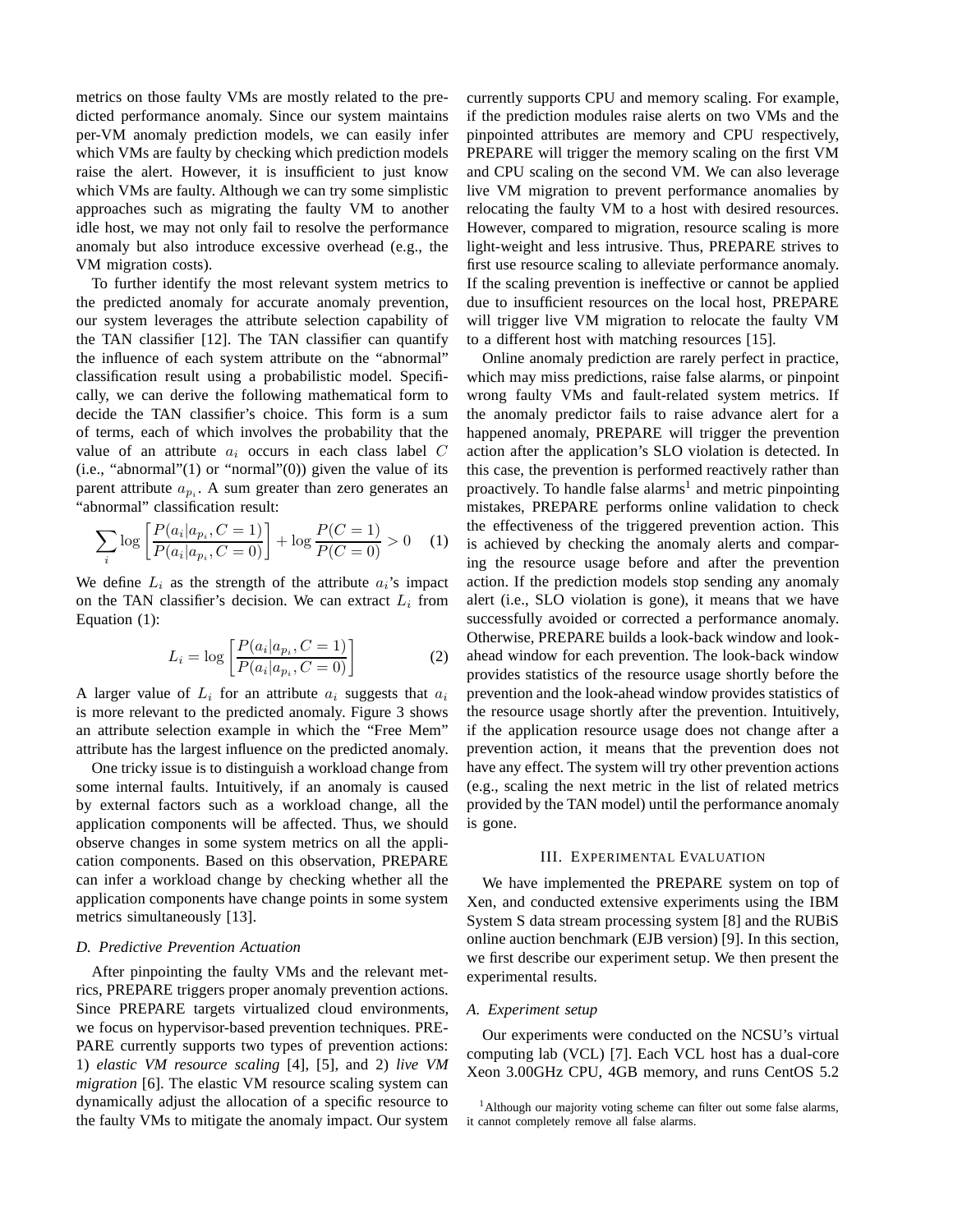

Fig. 4. The topology of the System S application.



Fig. 5. The topology of the RUBiS application.

64-bit with Xen 3.0.3. The guest VMs also run CentOS 5.2 64-bit.

**Case study distributed systems.** To test our system with real distributed systems, we used IBM System S [8] and RUBiS [9] (EJB version) benchmarks.

System S is a commercial high-performance data stream processing system. Each System S application consists of a set of inter-connected *processing elements* called *PEs*. In our experiments, we used a tax-calculation application, one of the sample applications provided by System S product distribution. Figure 4 shows the application topology used in the experiments. A SLO violation is marked if either  $InputRate/OutputRate < 0.95$  or the average per-tuple processing time is larger than 20ms. We run each PE in a guest VM.

RUBiS is a three-tier online auction benchmark. Figure 5 shows the topology of the RUBiS application used in the experiments. The client workload generator also tracks the response time of the HTTP requests it made. A SLO violation is marked if the average request response time is larger than 200ms. In order to evaluate our system under dynamic workloads with realistic time variations, we used a client workload generator that emulates the workload intensity observed in the NASA web server trace beginning at 00:00:00 July 1, 1995 from the IRCache Internet traffic archive [16].

**Fault injection.** In the experiments using System S, we injected the following faults: 1) *memory leak*: we inject a memory leak bug in a randomly selected PE. The faulty PE performs continuous memory allocations but forgets to release the allocated memory; 2) *CPU hog*: we introduce an infinite loop bug in a randomly selected PE; and 3) *bottleneck*: we gradually increase the workload until hitting the CPU capacity limit of the bottleneck PE that is the first PE to be overloaded (i.e., PE6 in Figure 4, a sink PE that intensively sends processed data tuples to the network).

In the experiments using RUBiS, we injected the following faults: 1) *memory leak*: we start a program that has a memory leak bug in the VM running the database server; 2) *CPU hog*: we start a CPU-bound program that competes CPU with the database server inside the same VM; and 3) *bottleneck*: we gradually increase the workload until hitting the capacity limit of the bottleneck component that is the database server in RUBiS.

**Evaluation methodology.** We compare our approach with 1) *reactive intervention* that triggers anomaly intervention actions when a SLO violation is detected. This approach leverages the same anomaly cause inference and prevention actuation modules as PREPARE. However, the fundamental difference is that all these actions are triggered only after a SLO violation has already occurred; and 2) *without intervention* that does not perform any intervention to the faulty application. The sampling interval of the system-level metrics is configured to be 5 seconds. We define *SLO violation time* as the total time during which the application's SLO is violated. Thus, we evaluate the effectiveness of different anomaly management schemes by comparing the SLO violation time. Shorter SLO violation time indicates a better anomaly management. Furthermore, we use true positive rate  $A_T$  and false alarm rate  $A_F$  to quantify the accuracy of the anomaly prediction model. Let  $N_{\text{tp}}$ ,  $N_{\text{fn}}$ ,  $N_{\text{fp}}$ , and  $N_{\text{tn}}$  denote the true positive number, false negative number, false positive number, and true negative number, respectively. We define  $A_T$  and  $A_F$  in a standard way as follows,

$$
A_T = \frac{N_{\rm tp}}{N_{\rm tp} + N_{\rm fn}}, A_F = \frac{N_{\rm fp}}{N_{\rm fp} + N_{\rm tn}}
$$
(3)

### *B. Experiment results*

Figure 6 shows the SLO violation time experienced by System S and RUBiS under different faults. In this set of experiments, we use the elastic VM resource scaling as the prevention action. Both PREPARE and the reactive intervention scheme perform the cause inference and validation to automatically identify the right system metric that should be adjusted. Each experiment run lasts from 1200 to 1800 seconds. Since the current prototype of PREPARE can only handle recurrent anomalies, we inject two faults of the same type and each fault injection lasts about 300 seconds. Our prediction model learns the anomaly during the first fault injection and starts to make prediction for the second injected fault. We repeat each experiment five times. We report both mean and standard deviation for the SLO violation time. The results show that PREPARE can significantly reduce the SLO violation time by 90- 99% compared to the "without intervention" scheme. By achieving early detection using the anomaly prediction, PREPARE outperforms the reactive intervention scheme by reducing the SLO violation time by 25-97%. PREPARE achieves more significant SLO conformance improvement for the memory leak and bottleneck faults than the CPU hog fault. The reason is that both the memory leak fault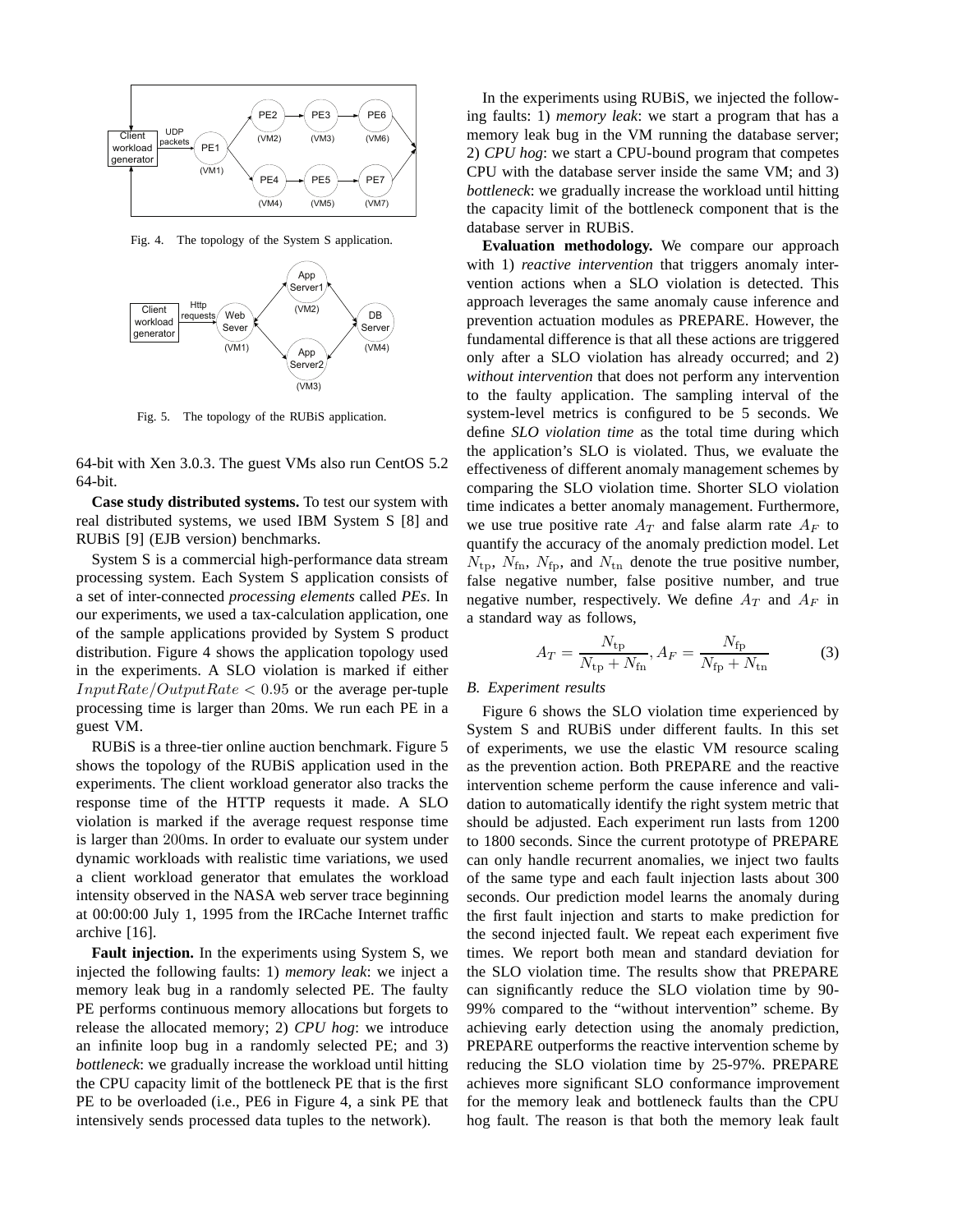

Fig. 6. SLO violation time comparison using the elastic VM resource scaling as the prevention action.



Fig. 7. Sampled SLO metric trace comparison using the elastic VM resource scaling as the prevention action.

and the bottleneck fault exhibit gradual changing behavior in some system-level metrics, which gives opportunity for PREPARE to make more accurate and earlier prediction. In contrast, the CPU hog fault often manifests suddenly, which makes it difficult to predict.

Figure 7 shows the continuously sampled SLO metric traces for a subset of the tested faults in the above experiments. Those trace results give us close-up views about the effectiveness of different anomaly management schemes. For System S, we present the throughput trace that samples the end-to-end stream system output rate in the number of produced result tuples per second. For RUBiS, we present the sampled average request response time trace. We choose these two metrics since they can reflect the application's SLO status during runtime. Figure 7(a) shows the system throughput comparison in the presence of a memory leak fault for System S. We observe that PREPARE can almost completely prevent the performance anomaly (i.e., throughput drop). In contrast, for the reactive intervention approach, the application still has to suffer from a short period of SLO violation during the beginning phase of the fault manifestation. Figure 7(b) shows the average request response time comparison for a memory leak fault in RUBiS. Similarly, the results show that PREPARE can effectively avoid SLO violation by maintaining the response time under the SLO violation threshold. For the reactive intervention approach, the application still has to experience a short period of SLO violations since the prevention action is triggered after the SLO violation is detected.

Figure 7(c) and Figure 7(d) show the system throughput comparison in the presence of a CPU hog fault for System S and RUBiS, respectively. We observe that both PREPARE and the reactive intervention scheme can quickly alleviate the SLO violation using proper scaling since the CPU hog fault manifest immediately into SLO violation. However, PREPARE achieves only a little SLO conformance improvement compared to the reactive intervention scheme for the CPU hog fault. The reason is that the CPU hog fault often manifests as sudden increase in the CPU usage metric, which is difficult for PREPARE to raise early alarms.

Next, we repeat the same set of experiments but use the live VM migration as the prevention action. Figure 8 shows the SLO violation time experienced by System S and RU-BiS under different anomaly faults. The results show that PREPARE can effectively reduce the SLO violation time by 88-99% compared to the "without intervention" scheme. Compared to the reactive intervention scheme, PREPARE can achieve 3-97% shorter SLO violation time. We also observe that using live VM migration as the prevention action incurs longer SLO violation time in most cases. The reason is that the resource scaling often takes effect immediately while the live VM migration takes around 8-15 seconds to be effective if the migration is triggered before the anomaly happens. If the live migration is triggered late, the performance penalty will be even larger. Thus, PREPARE will choose to perform resource scaling first and only trigger the migration if the scaling cannot be performed (i.e., insufficient resources on the local host).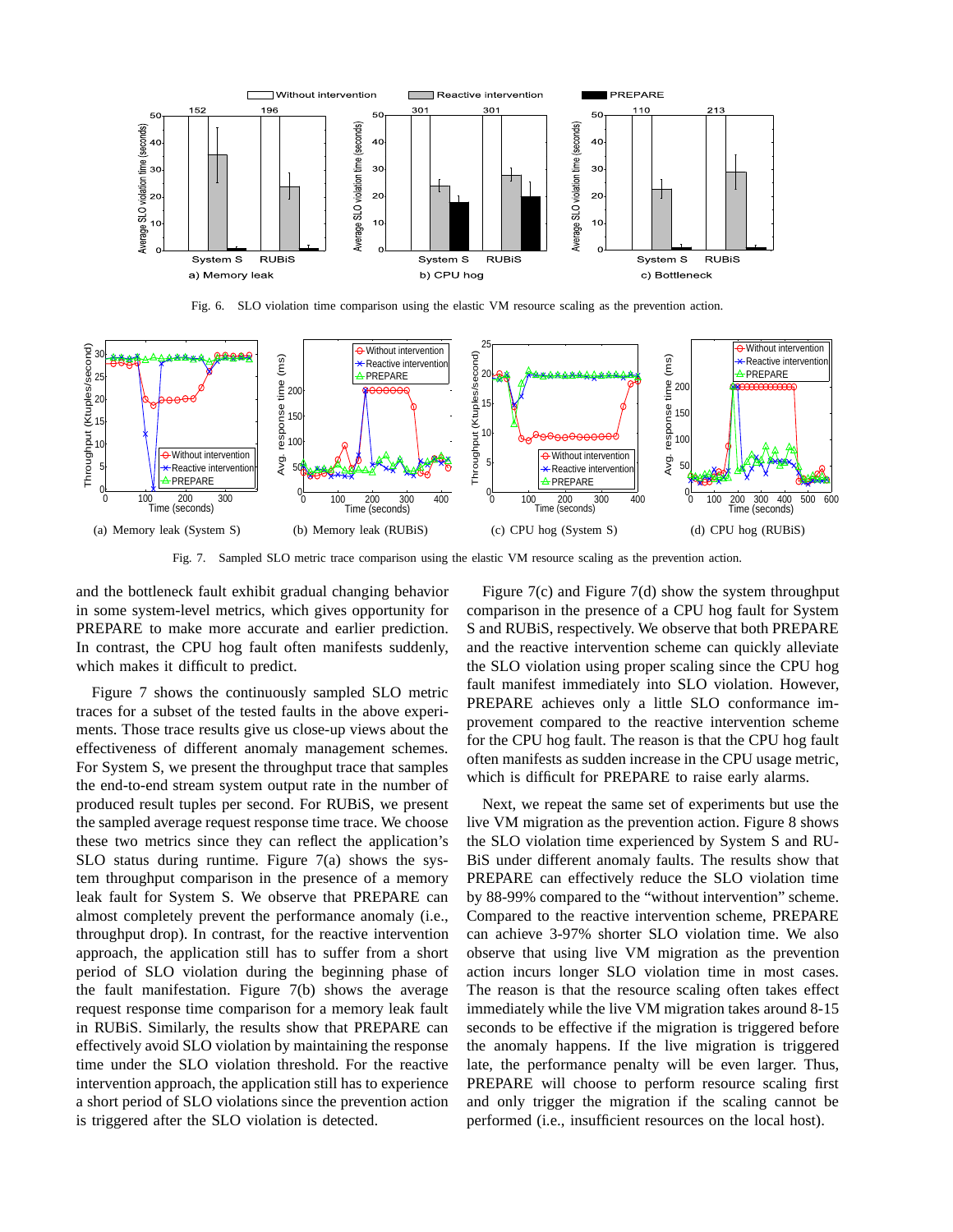

Fig. 8. SLO violation time comparison using the live VM migration as the prevention action.



Fig. 9. Sampled SLO metric trace comparison using the live VM migration as the prevention action.

Figure 9 shows the continuously sampled SLO metric traces for a subset of the tested faults in the second set of experiments. Figure 9(a) shows the system throughput comparison for a memory leak fault in the System S. The results show that PREPARE can trigger the migration in advance to achieve the shortest SLO violation time. In contrast, the reactive intervention scheme triggered the live VM migration after the performance anomaly already happened. Thus, the migration takes much longer time to finish. Moreover, the performance of the running application has much smaller degradation during the early migration triggered by PRE-PARE than that during the late migration triggered by the reactive intervention scheme. Figure 9(b) shows the average request response time comparison for a memory leak fault in RUBiS. We observe that PREPARE can completely avoid the SLO violation by triggering early migration. Figure 9(c) and Figure 9(d) show the throughput comparison for a CPU hog fault in System S and RUBiS, respectively. Again, we observe that due to the limited predictability of the related attribute (i.e. CPU usage) during the fault manifestation, the prevention efficacy of PREPARE degrades to that of the reactive intervention approach.

To further quantify the accuracy of our anomaly prediction model, we conduct trace-driven experiments using the data collected in the above two sets of experiments. We calculated the prediction accuracy under different look-ahead windows for the second fault injection in each experiment. We use the formula defined in Equation (3) to calculate the accuracy of our anomaly predictor by comparing the



Fig. 10. Anomaly prediction accuracy comparison between the percomponent model and the monolithic model.

predicted label (i.e. "abnormal" or "normal") and the true label for all the data samples in each dataset. The labels are automatically produced by correlating the timestamps of the measurement samples with the SLO violation logs, as described in Section II-B.

Figure 10 compares the prediction accuracy between our per-VM prediction model scheme and the monolithic prediction model scheme that incorporates the performance metrics of all the application VMs into one single prediction model. Due to the space limitation, we only show a subset of results. We observe that the prediction accuracy of our per-VM model is significantly better than that of the monolithic model. The reason is that as the number of attributes increases, the attribute value prediction errors will accumulate. As a result, the classification accuracy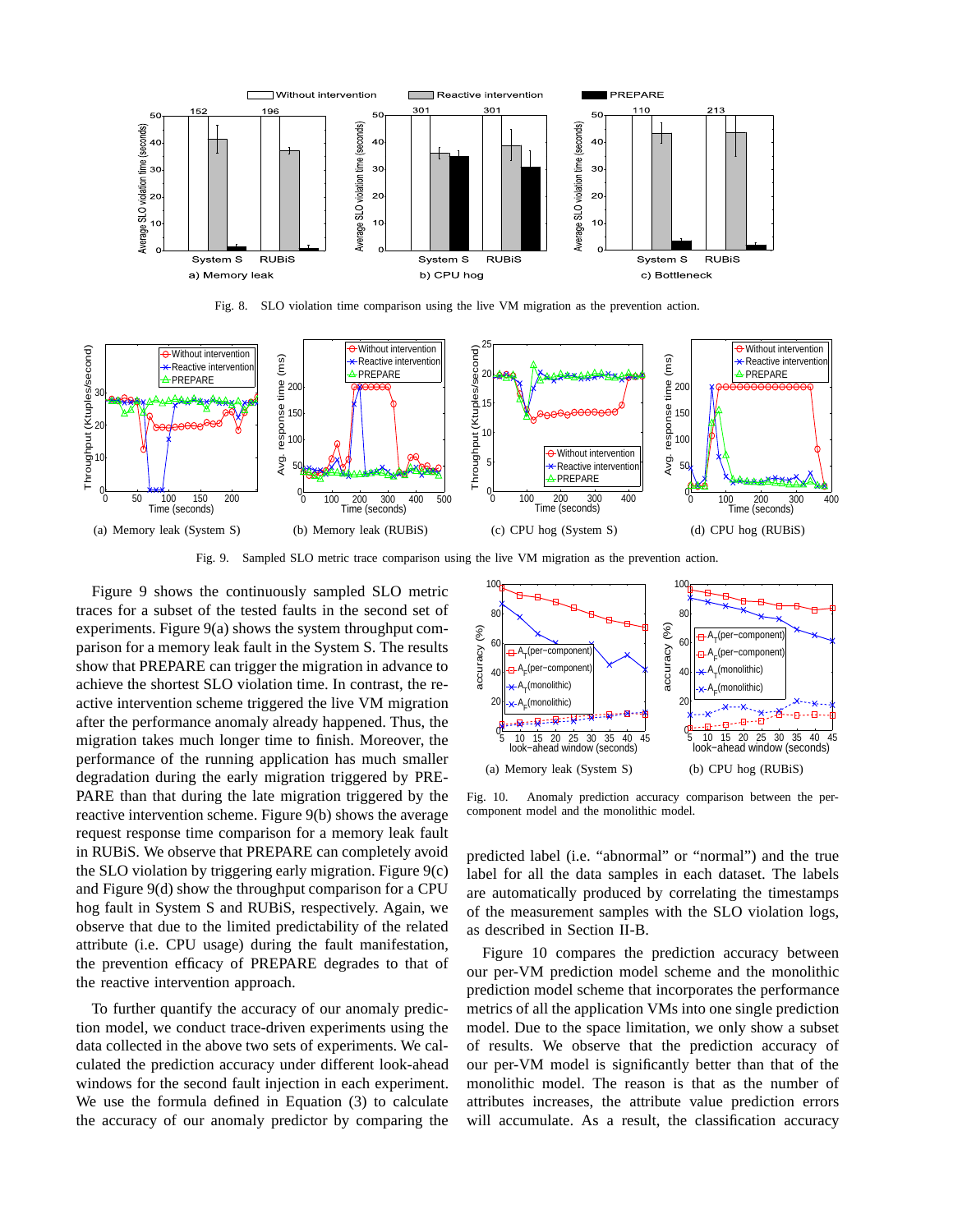

Fig. 11. Anomaly prediction accuracy comparison between the 2 dependent Markov model and the simple Markov model.



Fig. 12. Anomaly prediction accuracy comparison under different settings of the false alarm filtering for a bottleneck fault in RUBiS.

Fig. 13. Anomaly prediction accuracy comparison under different sampling intervals for a bottleneck fault in RUBiS.

over predicted values will degrade. Thus, it is necessary to build per-VM anomaly prediction model for distributed applications.

Figure 11 shows the anomaly prediction accuracy comparison between 2-dependent Markov model and simple Markov model for a subset of tested faults. We observe that the 2-dependent Markov model can achieve higher prediction accuracy than the simple Markov model, especially under larger look-ahead windows. Note that although the trace-driven experiments show that our anomaly prediction models still produce significant number of false alarms, most false alarms will be filtered by our continuity check and online validation schemes during runtime.

PREPARE triggers prevention actions only after receiving at least  $k$  alerts in the recent  $W$  predictions for false alarm filtering. Figure 12 compares the prediction accuracy under different settings of  $k$  and  $W$  for a bottleneck fault in RUBiS. We observe that a larger value of k (i.e.,  $k = 3$ ) can effectively filter out more false alarms because it can tolerate sporadic anomaly predictions generated mistakenly in a window of  $W$ . A larger value of  $k$  also achieves slightly lower true positive rate. The reason is that it triggers prevention actions slightly later when a persistent true anomaly is about to happen. However, such small delay (e.g., one or two sampling intervals) in prevention actions is negligible if PREPARE can achieve generous lead time. We set  $k$  to be 3 and  $W$  to be 4 for all the applications and faults tested in our experiments.

| <b>System Modules</b>                                           | <b>CPU</b> cost     |
|-----------------------------------------------------------------|---------------------|
| VM monitoring (13 attributes)                                   | $4.68 \pm 0.52$ ms  |
| Simple Markov model training (600 samples)                      | $61.0 \pm 0.60$ ms  |
| 2-dep. Markov model training (600 samples) $ 135.1 \pm 0.88$ ms |                     |
| TAN model training (600 samples)                                | $4.0 \pm 0.02$ ms   |
| Anomaly prediction                                              | $1.3 \pm 0.06$ ms   |
| CPU resource scaling                                            | $107.0 \pm 0.53$ ms |
| Memory resource scaling                                         | 116.0 $\pm$ 2.39 ms |
| Live VM migration (512MB Memory)                                | $8.56 \pm 1.05$ sec |

TABLE I PREPARE SYSTEM OVERHEAD MEASUREMENTS.

Figure 13 compares the prediction accuracy under different sampling intervals of the performance metrics for a bottleneck fault in RUBiS. We observe that 5 seconds sampling interval can achieve the highest prediction accuracy. In comparison, too fine-grained monitoring (i.e., 1 second sampling interval) achieves lower prediction accuracy, especially under larger look-ahead windows. The reason is that the sampling interval also decides the step size of the Markov model that has limited accuracy for large step predictions. In contrast, coarser grained monitoring (i.e., 10 seconds sampling interval) also achieves lower prediction accuracy. The reason is that sampling system metrics less frequently might not capture the pre-anomaly behaviors accurately and thus leads to inaccurate predictions.

Finally, we evaluate the overhead of the PREPARE system. Table I lists the CPU cost of each key module in the PREPARE system. The VM monitoring module runs within the domain 0 of each host, which collects 13 resource attributes every five seconds. Each collection takes around 1.3 milliseconds. The simple Markov model training takes around 61 milliseconds using 600 training data samples.In comparison, the 2-dependent Markov model training takes around 135 milliseconds using the same training samples. The TAN model training takes around 4 milliseconds for 600 training data samples. The anomaly prediction takes around 1.3 milliseconds, which includes the time of calculating state probabilities, generating predicted class labels for different look-ahead windows and performing attribute selection for each data sample. The time spent on performing CPU or memory scaling is around 100 milliseconds. The live VM migration takes around 8 seconds to migrate one VM with 512 MB memory. During the normal execution, PREPARE imposes less than 1% CPU load in domain 0. The memory consumption of PREPARE is around 3MB. Furthermore, since PREPARE maintains per-VM anomaly prediction models, different anomaly prediction models can be distributed on different cloud nodes for scalability. Overall, we believe that PREPARE is practical for online system anomaly management.

## IV. RELATED WORK

Recent work has shown that statistical machine learning techniques are useful for automatic system management. Cohen et al. proposed to use the TAN model to correlate low-level system metrics to high-level system states [12],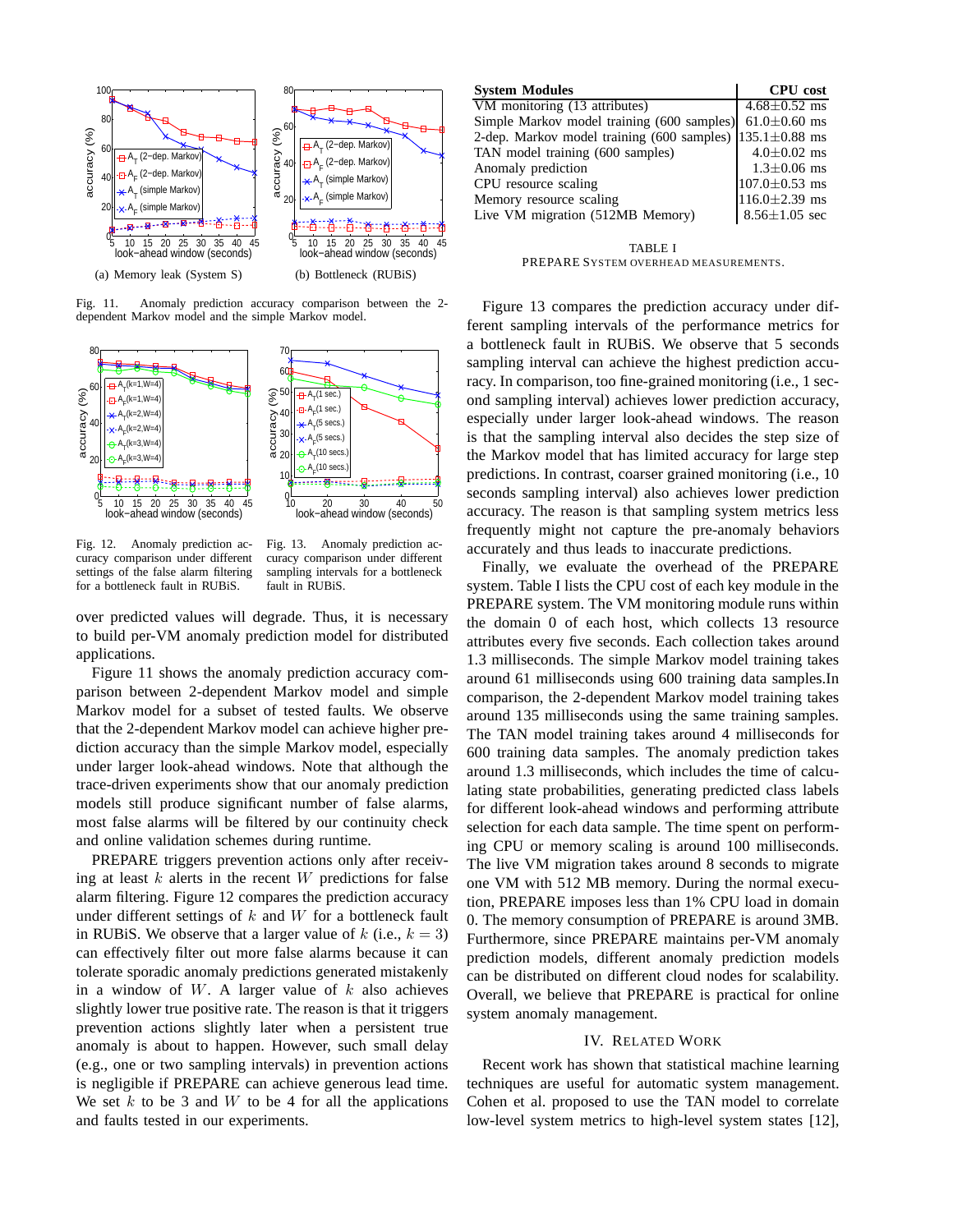and capture the essential system characteristics called signatures [17]. Fox et al. proposed an anomaly detection approach that considers both simple operational statistics and structural change in a complex distributed system [18]. Bodik et al. applied statistical machine learning techniques to estimate the relationships among performance, workload, and physical resources [19]. Shen et al. proposed a change profile based approach to detect system anomaly symptoms by checking performance deviation between reference and target execution conditions [20]. Kaustubh et. al. proposed a model-driven integrated monitoring and recovery approach for distributed systems [21]. The authors proposed to use Bayesian estimation and Markov decision theory to choose recovery actions according to a user-defined optimization criteria. In comparison, our work provides a new *online, prediction-driven* anomaly prevention framework by combining online anomaly prediction with hypervisor-based out-of-box VM preventions. Our approach is non-intrusive and application-agnostic, which makes it suitable for cloud computing environments.

Previous work has also developed various performance anomaly debugging techniques. Project5 [22] performed cross-correlations between message traces to derive causal paths and identify performance bottlenecks. Cherkasova et al. presented an integrated framework of using regressionbased transaction models and application performance signatures to detect anomalous application behavior [23]. Kahuna [24] provides a problem diagnosis approach for MapReduce systems by statistically comparing both black box and white box data across different nodes. NAP [25] collected network communication traces and applied queueing theory to estimate the service time and waiting time for identifying bottleneck components. Monalytics [26] combines monitoring and analysis for managing large-scale data centers, and uses entropy-based anomaly detection method [27] to identify the anomalies. Chopstix [28] provided a light-weight approximate data collection framework and diagnosis rules for troubleshooting a large-scale production system. In comparison, PREPARE focuses on predicting system performance anomalies in advance and providing pre-anomaly and coarse-grained debugging information to actuate anomaly prevention actions.

Our work is also related to previous trial-and-error failure management approach. Qin et al. presented Rx [29], a system that helps system survive bugs by rolling back the program and re-executing it in modified environments. Similarly, Triage [30] leverages lightweight re-execution support to deal with production run bugs. However, these techniques require periodical system checkpointing and system rollback for re-execution, which can bring significant overhead to the system. In comparison, PREPARE performs *predictive* anomaly correction, which triggers VM prevention actions *before* the anomaly happens. Thus, PREPARE does not need to pay the cost of checkpointing during normal execution and avoid expensive rollback to recover from failure.

Predictive system management has been studied under different contexts. Henriksson et. al [31] proposed a feedforward delay predictor that uses instantaneous measurements to predict future delays on an Apache web server and then dynamically changes the service rate to satisfy the delay specification according to the prediction results. Thereska et. al [32] proposed a "Whatif" interface to enable a system to predict the performance impact of external changes such as workload and hardware devices using operational laws. Thomas et. al. [33] used autocorrelation and cross-correlation to predict the workload and linear regression to predict the execution time of each component in the distributed stream processing system. They proposed an early execution migration scheme based on the workload and execution time predictions to alleviate application hot-spots. In contrast, PREPARE provides a more informed anomaly prediction scheme that can not only raise advance anomaly alerts with certain lead time but also provide important cues about the anomaly causes. Moreover, PREPARE integrates the online anomaly prediction with VM prevention techniques to achieve automatic anomaly prevention for the cloud system.

## V. DISCUSSIONS

First, PREPARE currently only works with recurrent anomalies. The reason is that we use the supervised learning method. It means that the model requires labeled historical training data to derive the anomaly classifier. Thus, PREPARE can only predict the anomalies that the model has already seen before. Furthermore, although PREPARE supports automatic runtime data labeling by correlating the time-series data samples with the SLO violation logs based on the timestamp information, it would be challenging to obtain labeled training data for large-scale cloud systems. We plan to extend PREPARE to handle unseen anomalies by developing unsupervised anomaly prediction models.

Second, PREPARE performs coarse-grained black-box anomaly prediction and diagnosis (i.e., pinpointing the faulty components and the most relevant system metrics) and prevents performance anomalies by using the VM resource scaling and live VM migration techniques. However, PREPARE is not intended to replace those fine-grained fault localization and diagnosis tools (e.g., pinpointing lines of faulty code). If the fault is deterministic (e.g., a memory leak bug), PREPARE can only temporarily avoid the SLO violations. To completely remove the fault, we need to integrate PREPARE with other fine-grained debugging tools. However, PREPARE can delay the SLO violation occurrence, which provides precious time for fine-grained debugging.

Third, PREPARE assumes that performance anomalies manifest in system-level metrics. Although our experimental study shows that this assumption is valid for most performance anomalies we have tested, there may still exist performance anomalies that do not manifest as systemlevel metric changes. Under those circumstances, black